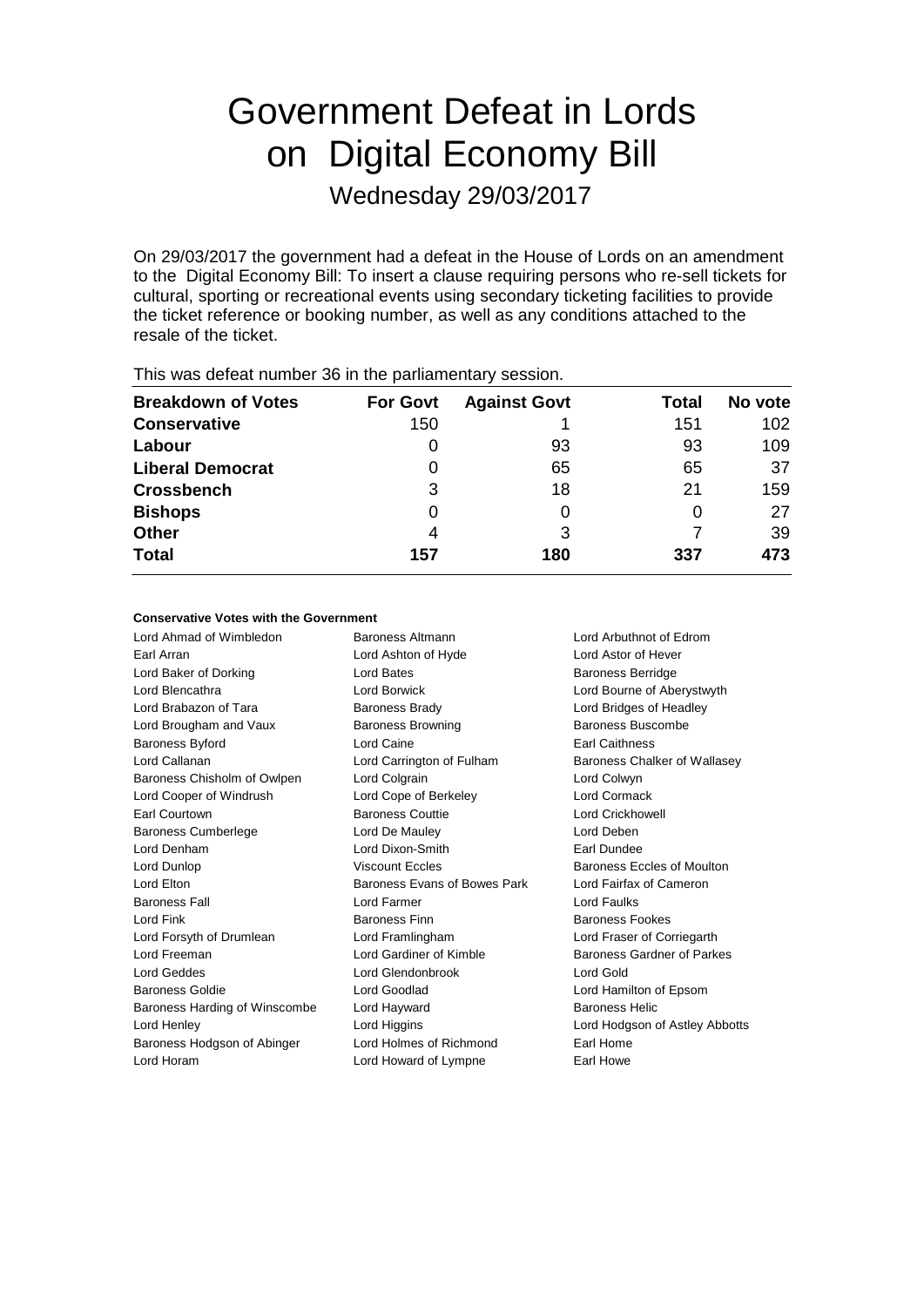Lord Hunt of Wirral Lord Inglewood Lord James of Blackheath Baroness Jenkin of Kennington Lord Jopling Lord King of Bridgwater Lord Kirkham Lord Kirkhope of Harrogate Lord Lang of Monkton Lord Lansley Lord Leigh of Hurley Earl Lindsay Lord Lingfield Earl Liverpool Lord Livingston of Parkhead Lord Lupton Lord MacGregor of Pulham Market Lord MacLaurin of Knebworth Lord Mancroft **Baroness Manzoor** Lord Marlesford Lord McColl of Dulwich Baroness McGregor-Smith Baroness McIntosh of Pickering Baroness Mobarik Baroness Morris of Bolton Lord Nash Baroness Neville-Jones Baroness Neville-Rolfe Baroness Newlove Baroness Nicholson of Winterbourne Baroness Noakes Lord Northbrook Lord Norton of Louth Lord O'Shaughnessy Baroness O'Cathain Baroness Oppenheim-Barnes Baroness Pidding Lord Polak Lord Porter of Spalding **Lord Prior of Brampton** Baroness Rawlings Baroness Redfern **Viscount Ridley Lord Robathan** Lord Rose of Monewden **Baroness Scott of Bybrook** Baroness Seccombe Earl Selborne Lord Selkirk of Douglas Lord Selsdon Baroness Shackleton of Belgravia Lord Sheikh Lord Sherbourne of Didsbury Lord Shinkwin Lord Skelmersdale Baroness Stroud Baroness Sugg **Lord Suri Lord Suri Lord Taylor of Holbeach** Lord Tebbit Lord Trefgarne Viscount Trenchard Viscount Ullswater Baroness Vere of Norbiton Baroness Verma Lord Wakeham **Lord Wasserman** Baroness Wheatcroft Lord Whitby Baroness Wilcox Lord Willetts Baroness Williams of Trafford Lord Young of Cookham Viscount Younger of Leckie

**Conservative Votes against the Government** Lord Moynihan

#### **Labour Votes with the Government**

#### **Labour Votes against the Government**

Lord Anderson of Swansea Baroness Armstrong of Hill Top Baroness Bakewell Lord Bassam of Brighton **Lord Beecham Lord Baroness Blackstone** Lord Brooke of Alverthorpe Lord Brookman Lord Cashman Lord Clark of Windermere **Lord Collins of Highbury** Baroness Crawley Lord Cunningham of Felling Lord Davies of Oldham Lord Donoughue Baroness Drake **Lord Dubs** Lord Dubs Lord Elder Lord Elder<br>Baroness Farrington of Ribbleton Lord Faulkner of Worcester Lord Foster of Bishop Auckland Baroness Farrington of Ribbleton Lord Faulkner of Worcester Baroness Gale Lord Giddens Lord Glasman Baroness Golding Lord Grantchester Lord Grocott Lord Hain Viscount Hanworth Lord Harris of Haringey Lord Harrison **Lord Haworth** Baroness Hayter of Kentish Town Baroness Healy of Primrose Hill Baroness Henig Contract Cord Hollick Baroness Hollis of Heigham Lord Howarth of Newport Baroness Howells of St Davids Lord Hughes of Woodside Lord Hunt of Kings Heath Lord Hunt of Chesterton Baroness Jones of Whitchurch Lord Judd Lord Kennedy of Southwark Baroness Kennedy of The Shaws Baroness Kinnock of Holyhead Lord Kinnock Lord Kirkhill **Baroness Lawrence of Clarendon** Lord Lea of Crondall Lord Liddle **Lord Lipsey** Lord Lipsey **Baroness Lister of Burtersett** Lord Livermore Baroness Mallalieu Lord Maxton Lord McAvoy **Baroness McDonagh** Baroness McDonagh Baroness McIntosh of Hudnall Lord McKenzie of Luton Lord Mendelsohn Lord Moonie Baroness Morgan of Huyton Lord Morris of Handsworth Lord Morris of Aberavon Baroness Morris of Yardley Lord Patel of Bradford Lord Pendry Lord Ponsonby of Shulbrede Baroness Primarolo Baroness Prosser Lord Puttnam Baroness Ramsay of Cartvale Lord Rooker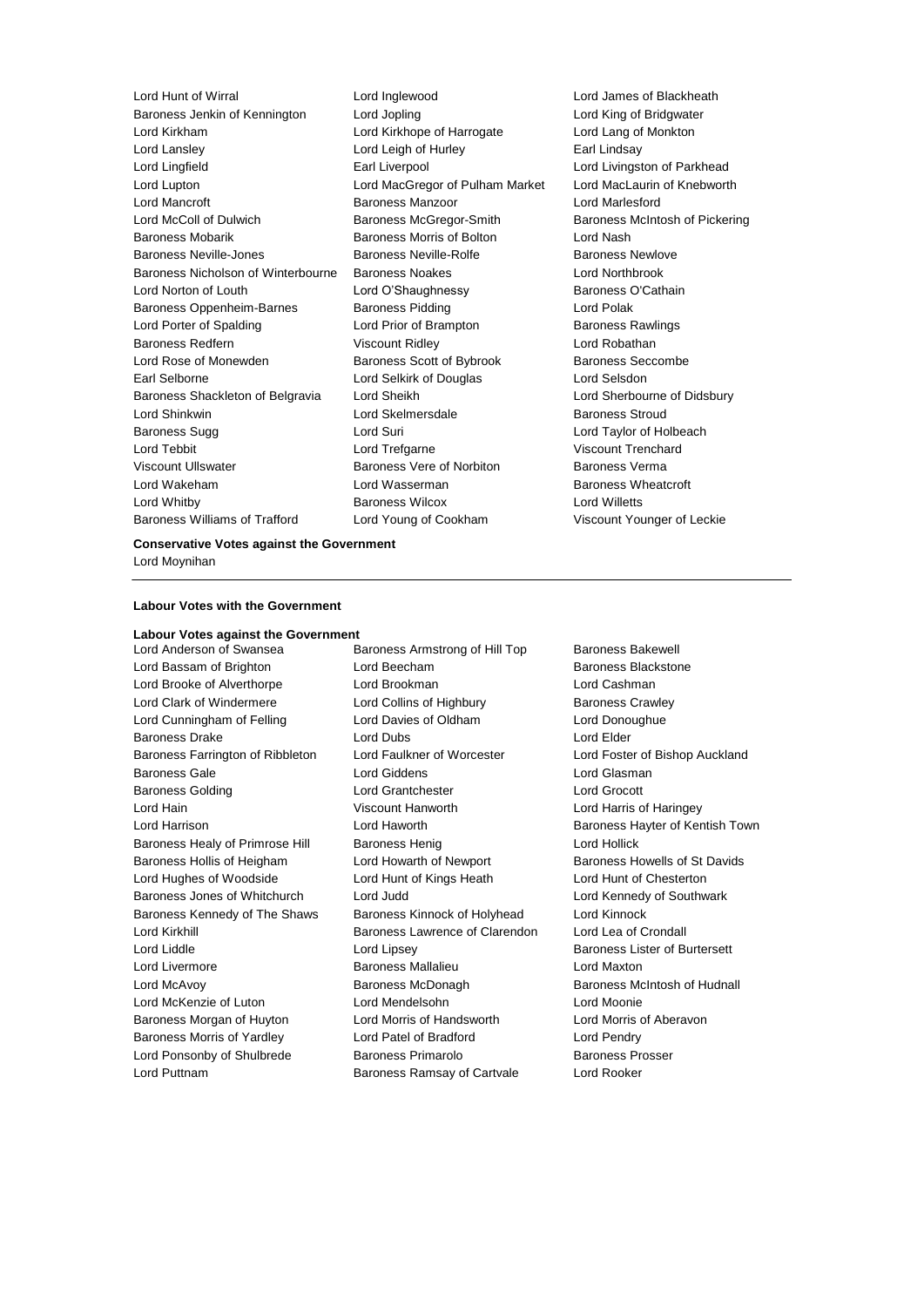Lord Rosser **Lord Rowlands Baroness Royall of Blaisdon** Viscount Simon **Baroness Smith of Basildon** Lord Snape<br>
Lord Stevenson of Balmacara Baroness Taylor of Bolton Baroness Thornton Lord Stevenson of Balmacara Baroness Taylor of Bolton Baroness Thorn<br>
Lord Tomlinson Lord Touhig<br>
Lord Touhig Baroness Warwick of Undercliffe Lord West of Spithead Baroness Warwick of Undercliffe Lord Winston

Lord Touhig<br>
Lord West of Spithead<br>
Baroness Wheeler

Baroness Young of Old Scone

## **Liberal Democrat Votes with the Government**

| Liberal Democrat Votes against the Government |                                |                                               |
|-----------------------------------------------|--------------------------------|-----------------------------------------------|
| Lord Addington                                | Lord Alderdice                 | Baroness Bakewell of Hardington<br>Mandeville |
| <b>Baroness Barker</b>                        | Lord Beith                     | Baroness Benjamin                             |
| Baroness Bonham-Carter of Yarnbury            | Baroness Bowles of Berkhamsted | Lord Bradshaw                                 |
| <b>Baroness Brinton</b>                       | Lord Burnett                   | Baroness Burt of Solihull                     |
| Lord Clement-Jones                            | <b>Lord Cotter</b>             | Baroness Falkner of Margravine                |
| Baroness Featherstone                         | Lord Fox                       | Baroness Garden of Frognal                    |
| Lord German                                   | Earl Glasgow                   | Lord Goddard of Stockport                     |
| <b>Baroness Grender</b>                       | <b>Baroness Hamwee</b>         | Baroness Harris of Richmond                   |
| <b>Baroness Humphreys</b>                     | Lord Hussain                   | Baroness Janke                                |
| Lord Kirkwood of Kirkhope                     | Baroness Kramer                | <b>Baroness Ludford</b>                       |
| Lord McNally                                  | Lord Newby                     | <b>Baroness Northover</b>                     |
| Lord Paddick                                  | Lord Purvis of Tweed           | Baroness Randerson                            |
| Lord Razzall                                  | Lord Redesdale                 | Lord Rennard                                  |
| Lord Roberts of Llandudno                     | Lord Rodgers of Quarry Bank    | Baroness Scott of Needham Market              |
| Lord Scriven                                  | Lord Sharkey                   | Lord Shipley                                  |
| Lord Shutt of Greetland                       | Baroness Smith of Newnham      | Lord Stephen                                  |
| Lord Stoneham of Droxford                     | Lord Storey                    | Lord Strasburger                              |
| <b>Lord Stunell</b>                           | <b>Baroness Suttie</b>         | Lord Taylor of Goss Moor                      |
| Lord Teverson                                 | Lord Thomas of Gresford        | Baroness Thomas of Winchester                 |
| <b>Baroness Thornhill</b>                     | Viscount Thurso                | Lord Tope                                     |
| Lord Tyler                                    | Baroness Tyler of Enfield      | Lord Wallace of Saltaire                      |
| <b>Baroness Walmsley</b>                      | Lord Wrigglesworth             |                                               |

# **Crossbench Votes with the Government**

**Crossbench Votes against the Government** Viscount Colville of Culross Viscount Craigavon Lord Curry of Kirkharle Lord Elystan-Morgan Lord Greenway Baroness Howe of Idlicote Lord Kerr of Kinlochard Baroness Kidron Baroness Masham of Ilton Lord Rees of Ludlow Lord Russell of Liverpool **Earl Sandwich** Duke of Somerset **Lord Thurlow** Lord Thurlow Lord Trees

Lord Hope of Craighead Lord Kilclooney

Lord Best Lord Brown of Eaton-under-Heywood

## **Bishop Votes with the Government**

| <b>Bishop Votes against the Government</b> |  |
|--------------------------------------------|--|
|--------------------------------------------|--|

| <b>Other Votes with the Government</b> |                               |             |  |
|----------------------------------------|-------------------------------|-------------|--|
| Lord Empey                             | Lord Gadhia                   | Lord Rogan  |  |
| Lord Taylor of Warwick                 |                               |             |  |
| Other Votes against the Government     |                               |             |  |
| Lord Browne of Belmont                 | Baroness Jones of Moulsecoomb | Lord Wigley |  |